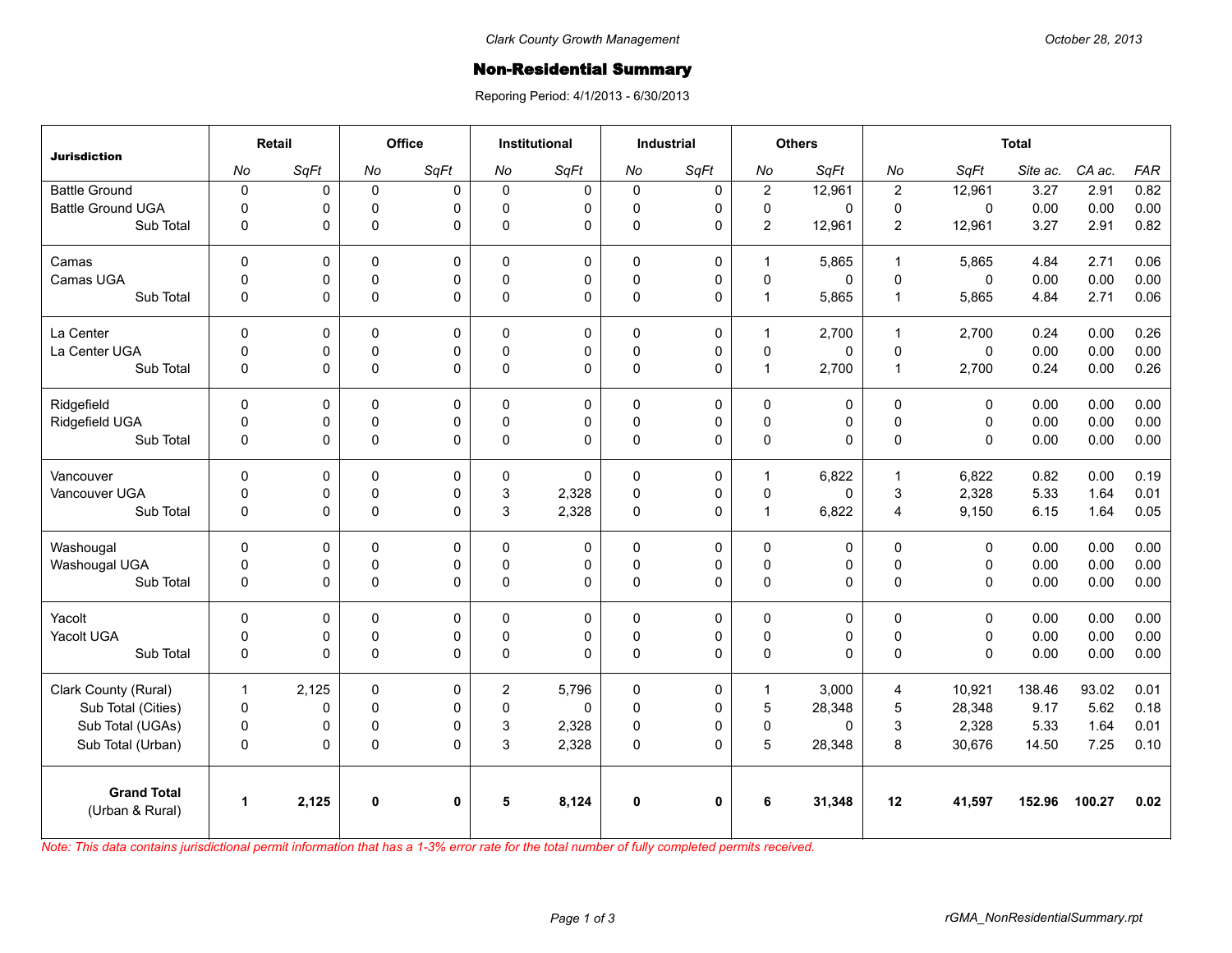

**Square Footage**

## **Non-Residential Square Footage by Jurisdiction**

**Total UGA**